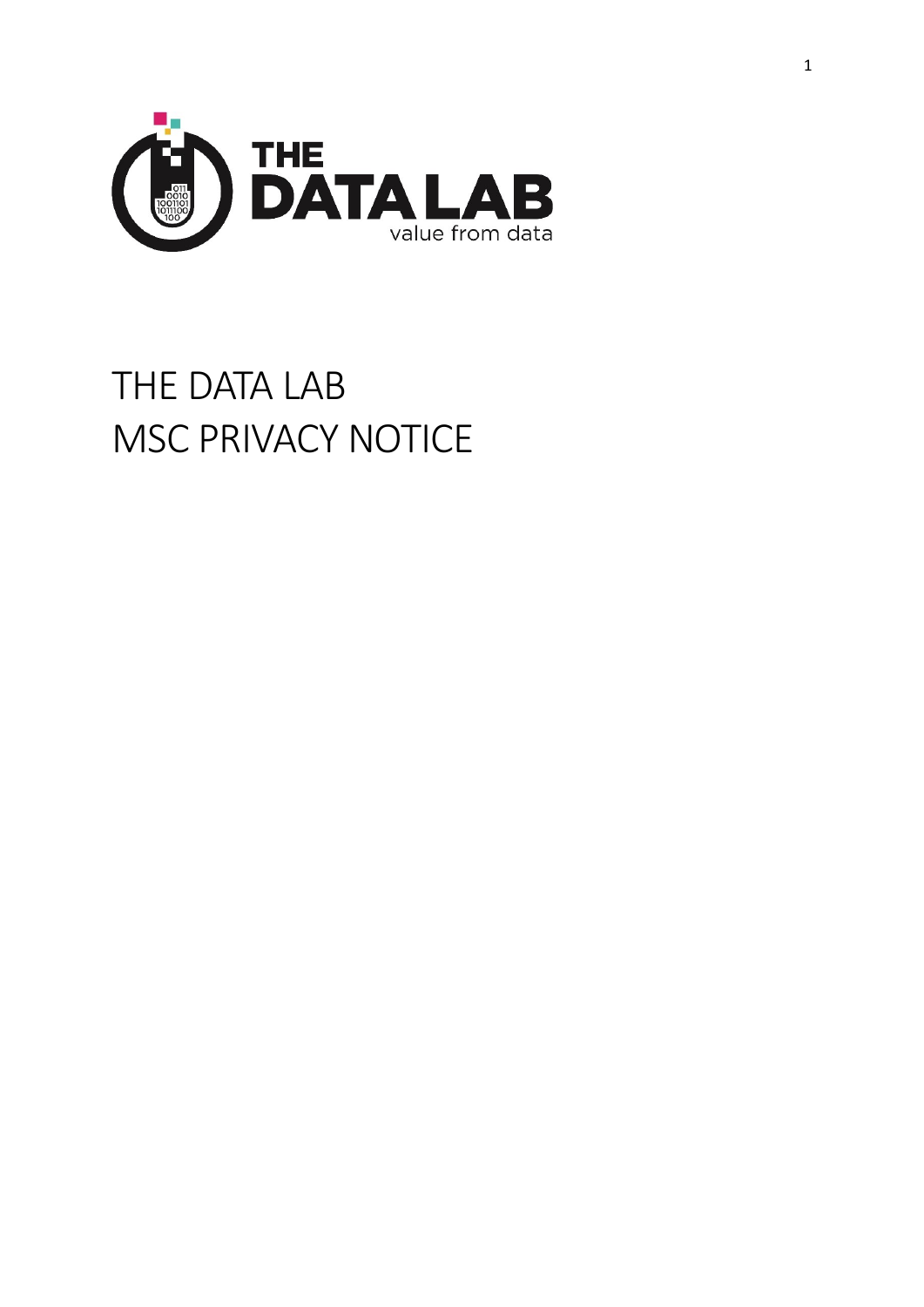## ABOUT US

Your institution has entered into an Agreement with The Data Lab to regulate the funding of your studies as part of The Data Lab MSc Programme. The Data Lab is part of the University of Edinburgh (charity number (SC005336) with its primary address at Old College, South Bridge, Edinburgh EH8 9YL. If you have any questions about this privacy notice, including if you wish to exercise any of your rights, please contact us at [info@thedatalab.com](mailto:info@thedatalab.com) with the subject line "privacy notice".

The Data Lab manages the allocation of funding provided by the Scottish Funding Council (SFC) and/or European Social Fund (ESF). Your institution will collect personal information about you which will be processed by The Data Lab and/or the Scottish Funding Council (SFC) and/or European Social Fund (ESF) in order for you to benefit from this funding.

### PURPOSE

We, The Data Lab, are providing you with this privacy notice to inform you about how we will use your personal data and about your rights under data protection law in relation to this personal information.

### KEY TERMS

**Personal information** is information that can be used to identify or contact a specific individual, such as a name, address, telephone number, email address, etc. and also online identifiers and location data such as IP addresses and mobile device IDs.

**Special category data** means personal information revealing your racial or ethnic origin, political opinions, religious or philosophical beliefs, trade union membership, genetic data, biometric data, data related to your health or data concerning your sex life or sexual orientation.

Please see your institution's own privacy notice for information about how any other personal information collected by it will be processed.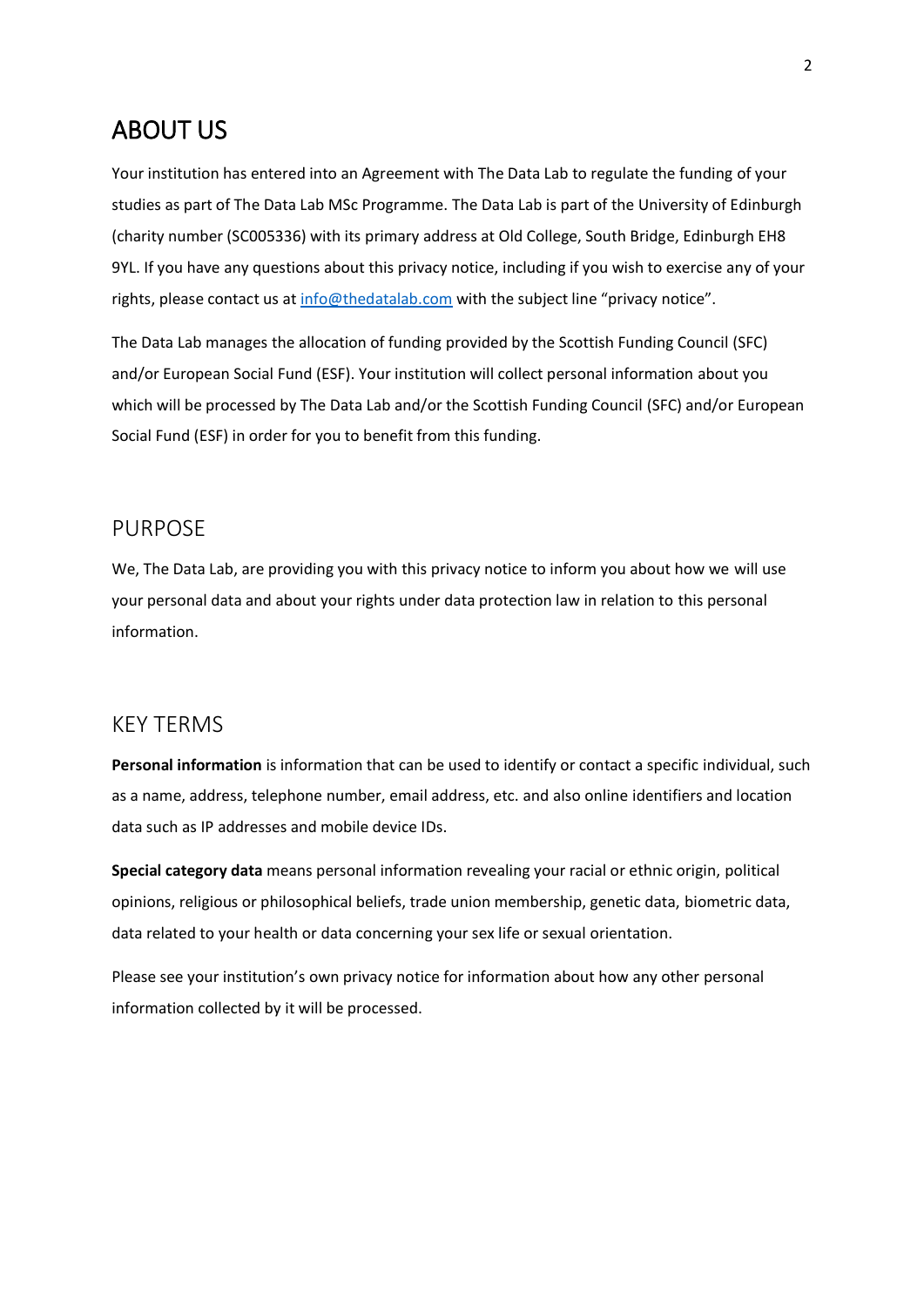# PERSONAL INFORMATION

We will collect the following information from your institution or directly from you:

| <b>INFORMATION</b>   | <b>WHY WE COLLECT IT</b> | <b>LAWFUL BASIS</b>   | <b>RETENTION PERIOD</b> |
|----------------------|--------------------------|-----------------------|-------------------------|
|                      |                          |                       |                         |
| Name,                | We collect this          | Legitimate interests. | If your place is ESF    |
|                      | information so we can    |                       | funded we are           |
| <b>Email address</b> | communicate with         | Our legitimate        | contractually required  |
| (university)         | you, for example, to     | interests being that  | to retain this          |
|                      | contact you in relation  | we wish to contact    | information until 2033  |
| <b>Email address</b> | to our networking        | you with useful       | for ESF auditing        |
| (personal)           | events.                  | information to enable | purposes.               |
|                      |                          | you to attend our     |                         |
|                      |                          | events.               | If your place is SFC    |
|                      |                          |                       | funded, we shall        |
|                      |                          |                       | delete this             |
|                      |                          |                       | information within      |
|                      |                          |                       | one year of the MSc     |
|                      |                          |                       | Programme ending.       |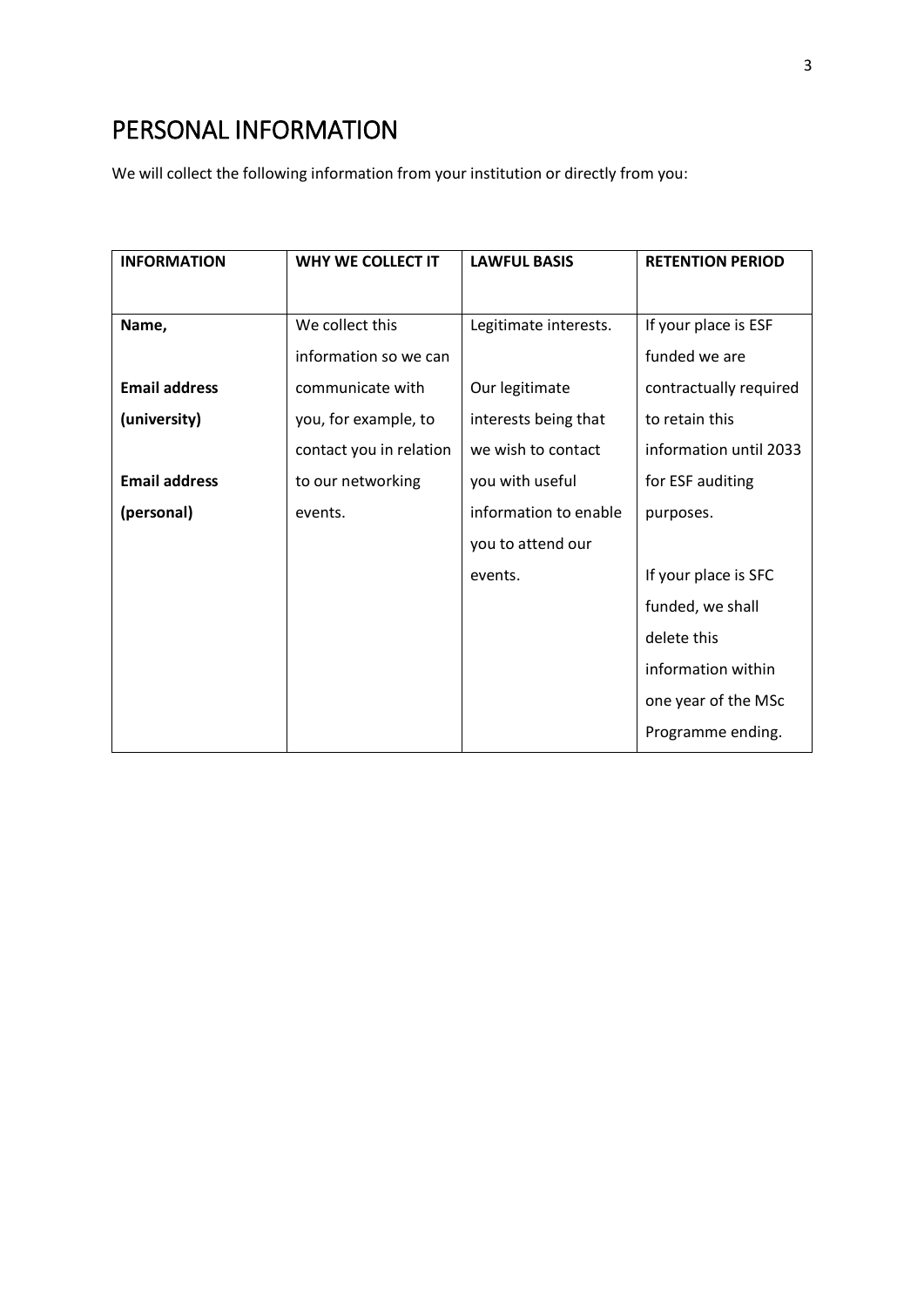| <b>INFORMATION</b>         | WHY WE COLLECT IT      | <b>LAWFUL BASIS</b>    | <b>RETENTION PERIOD</b> |
|----------------------------|------------------------|------------------------|-------------------------|
|                            |                        |                        |                         |
| Gender, nationality,       | We collect this        | Legitimate interests.  | If your place is ESF    |
| age, Programme             | information in order   |                        | funded we are           |
| result, previous           | to monitor the         | Our legitimate         | contractually required  |
| degree,                    | demographics of the    | interests being that   | to retain this          |
| employment/study           | MSC programme and      | we wish to ensure our  | information until 2033  |
| destination within 6       | to ensure compliance   | funding provides       | for ESF auditing        |
| months and then 2          | with ESF/SFC           | equal opportunities    | purposes.               |
| years of the               | requirements.          | and is successful in   |                         |
| completion of the          |                        | helping students enter | If your place is SFC    |
| <b>MSc Programme</b>       |                        | further studies or     | funded, we shall        |
|                            |                        | relevant roles. We     | anonymise this          |
|                            |                        | also require this to   | information within      |
|                            |                        | ensure we use our      | one year of the         |
|                            |                        | funding in the way     | Programme ending.       |
|                            |                        | required by ESF/SFC.   |                         |
|                            |                        |                        |                         |
| <b>Background</b>          | We collect this        | Legitimate interests   | We will delete or       |
| <b>Information: Status</b> | information in order   | Our legitimate         | anonymise this          |
| immediately prior to       | to assess the reach of | interests being that   | information within      |
| enrolment i.e. job         | the MSc programme      | we wish to ensure our  | one year of the         |
| title / unemployed /       | and to help us assess  | programme is being     | Programme ending.       |
| details of studies         | whether the            | marketed to a wide     |                         |
| along with what you        | programme delivers     | range of individuals   |                         |
| wish to gain from the      | student expectations,  | and to be able to      |                         |
| <b>MSc Programme</b>       |                        | continually improve    |                         |
|                            |                        | the programme.         |                         |
|                            |                        |                        |                         |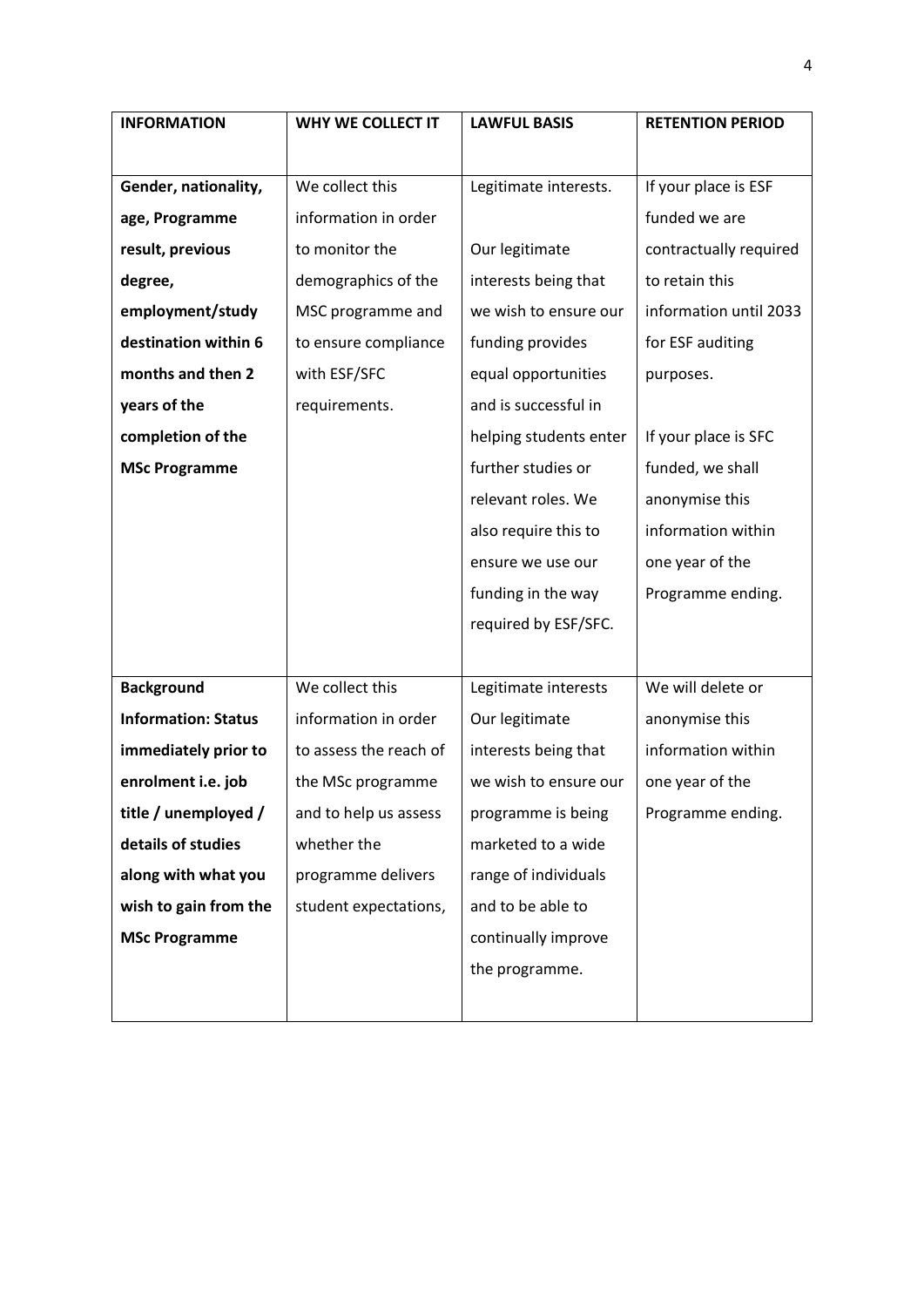| <b>INFORMATION</b>          | WHY WE COLLECT IT        | <b>LAWFUL BASIS</b>    | <b>RETENTION PERIOD</b> |
|-----------------------------|--------------------------|------------------------|-------------------------|
|                             |                          |                        |                         |
| <b>Dietary Requirements</b> | If you are attending     | Consent - we will only | We will delete this     |
|                             | one of our events, we    | collect this           | information within 1    |
|                             | may ask you about        | information on the     | month of the event      |
|                             | your dietary             | basis of your explicit | being held.             |
|                             | requirements in order    | consent.               |                         |
|                             | for us to provide you    |                        |                         |
|                             | with suitable catering.  |                        |                         |
|                             | This information could   |                        |                         |
|                             | contain special          |                        |                         |
|                             | category data, for       |                        |                         |
|                             | example, it could        |                        |                         |
|                             | relate to your religion. |                        |                         |
|                             |                          |                        |                         |
| <b>Photos</b>               | We may capture           | Legitimate interests - | The period of time for  |
|                             | photographs or videos    | our interests being    | which we will use your  |
|                             | of you, for example at   | that we wish to        | image/video depends     |
|                             | our events, we may       | capture and promote    | on the promotional      |
|                             | use these                | our activities.        | material we use it in.  |
|                             | photographs to           |                        | Please contact us to    |
|                             | promote the MSC          |                        | confirm the retention   |
|                             | programme or our         |                        | period for specific     |
|                             | events on our            |                        | images or videos.       |
|                             | marketing materials,     |                        |                         |
|                             | e.g. our website.        |                        | We always endeavour     |
|                             |                          |                        | to seek your approval   |
|                             |                          |                        | before taking your      |
|                             |                          |                        | photo or including you  |
|                             |                          |                        | in a video recording.   |
|                             |                          |                        | You can contact us if   |
|                             |                          |                        | at any time you would   |
|                             |                          |                        | like your image to be   |
|                             |                          |                        | removed.                |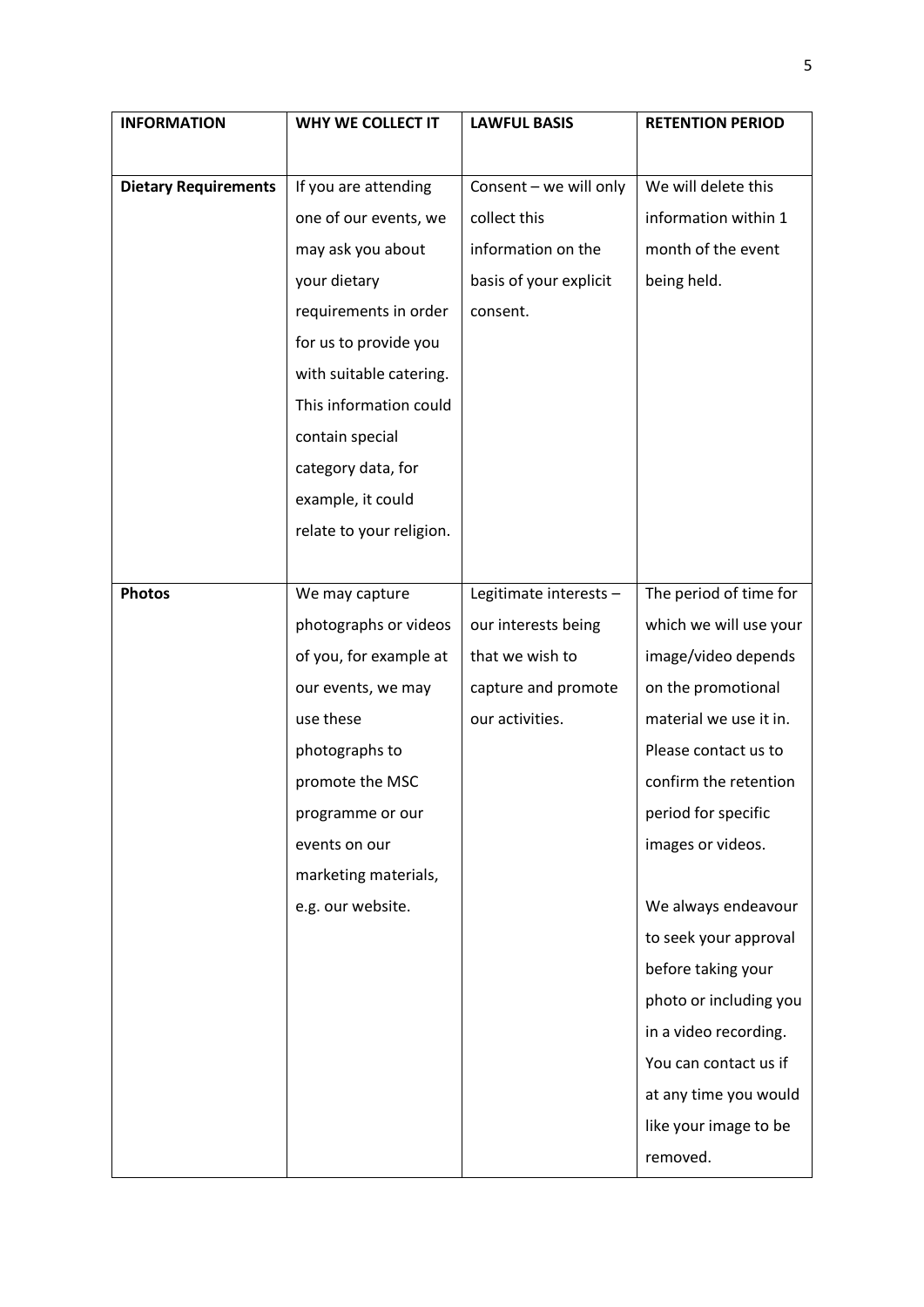### SHARING YOUR PERSONAL INFORMATION

We use third party service providers and suppliers to deliver certain services. We put contractual arrangements in place with each of these providers to ensure that they are obliged to protect your personal data.

The following third parties may have access to your personal information for the purposes noted below:

- SFC: If your place is funded by the SFC, we are required to provide the SFC your name.
- Industrial Placement Providers: you may be offered an industrial placement as part of the MSc Programme. As The Data Lab will be relying on a sub-contractor to source and manage such placements, it will share your name and email address with the sub-contractor for the purpose of arranging the placement.
- Software providers: we use a range of software providers in order to administer our business, these providers include the providers of our email system and our document storage system and online course hosts.
- Event organisers: we may share your name and dietary requirements with our event organisers or hosts where they require these to operate the event, for example, to manage an entrance list or to provide you with appropriate catering.
- Regulators, government departments, law enforcement authorities, tax authorities, accountants, insurance companies, lawyers and other professional advisers.
- Any relevant dispute resolution body or the courts.

Some of these entities may also be data controllers under Data Protection Law. However in the first instance you should contact us using the contact details above if you have any questions or concerns.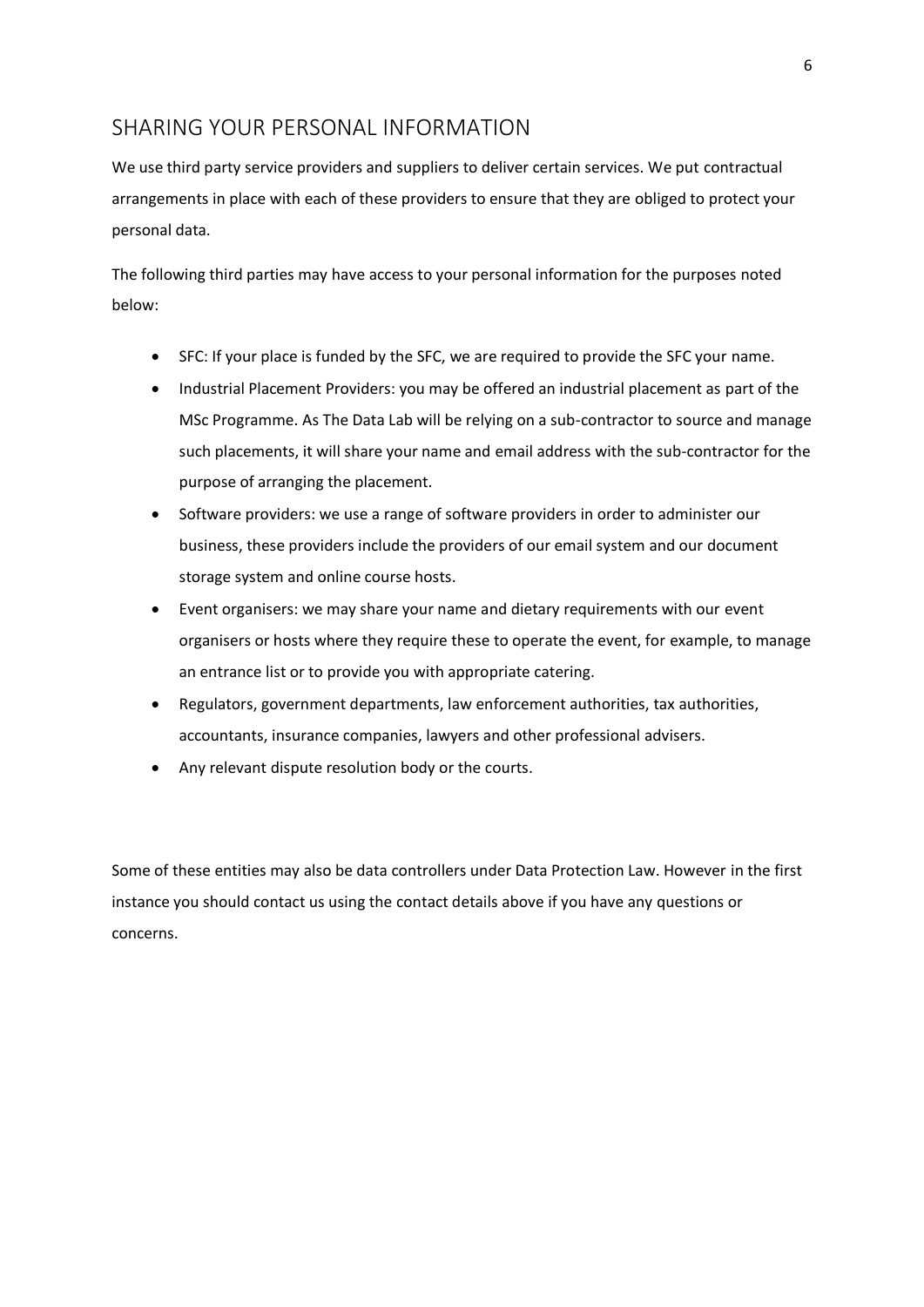### EUROPEAN ECONOMIC AREA

The information we collect from you may be stored inside the UK, the European Economic Area ("EEA") or outside the EEA.

If you live or work outside of the UK or the EEA, we may need to transfer your personal information outside of the UK or the EEA to correspond with you. Where this applies, we will take all steps reasonably necessary to ensure that your personal information is treated securely and in accordance with this privacy notice.

We also transfer personal information outside the UK or the EEA where our service providers host, process, or store personal information outside the UK or the EEA. Where this is the case we use contractual arrangements and safeguards to protect this personal information, these safeguards include:

- The country to which the personal information will be transferred has been deemed to provide an adequate level of protection for personal information by the European Commission. For further details, see [European Commission: Adequacy of](https://ec.europa.eu/info/law/law-topic/data-protection/data-transfers-outside-eu/adequacy-protection-personal-data-non-eu-countries_en) the protection of [personal data in non-EU countries.](https://ec.europa.eu/info/law/law-topic/data-protection/data-transfers-outside-eu/adequacy-protection-personal-data-non-eu-countries_en)
- Where we use certain service providers, we may use specific contracts approved by the European Commission which give personal information the same protection it has in Europe. For further details, se[e European Commission: Model contracts for](https://ec.europa.eu/info/law/law-topic/data-protection/data-transfers-outside-eu/model-contracts-transfer-personal-data-third-countries_en) the transfer of [personal data to non-EU countries.](https://ec.europa.eu/info/law/law-topic/data-protection/data-transfers-outside-eu/model-contracts-transfer-personal-data-third-countries_en)
- Where we use providers based in the US, we may transfer personal information to them if they are part of the Privacy Shield which requires them to provide similar protection to personal information shared between the Europe and the US. For further details, see [European Commission: EU -](https://ec.europa.eu/info/law/law-topic/data-protection/data-transfers-outside-eu/eu-us-privacy-shield_en) US Privacy Shield.

Please contact us if you want further information on the specific mechanism used by us when transferring your personal information out of the EEA.